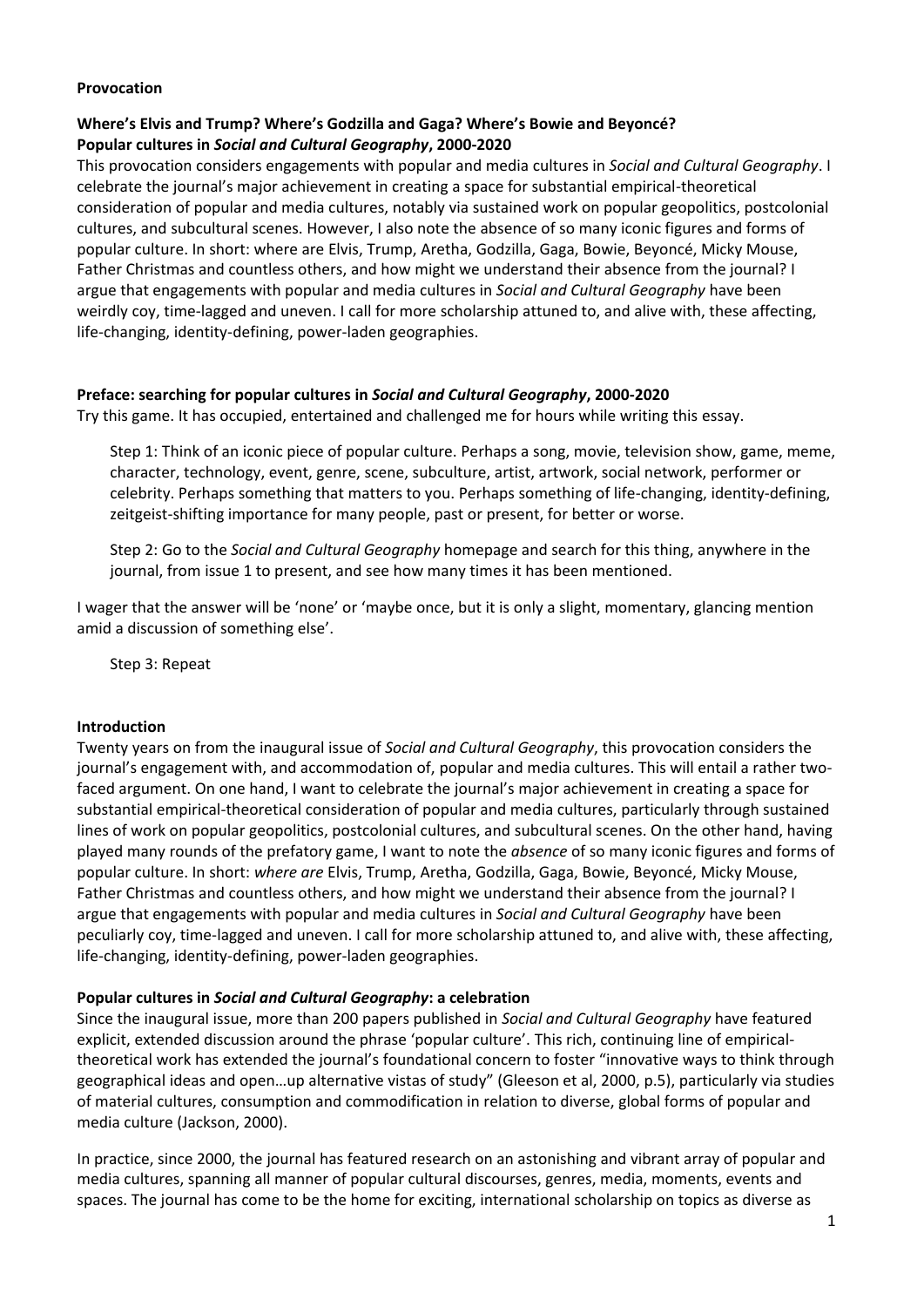geographies of popular music (Anderson, 2004; Liu and Cai, 2014; Milburn, 2017), cinemas and cinema-going (Halus, 2017; Ozduzen, 2017), comix and graphic novels (Dittmer, 2014), videogames and gamers (Shaw, 2010; Shaw and Sharp, 2013; Jones and Osborne, 2018), literature and poetry (Yap, 2011), sports fandom (Conner, 2014; Lawrence, 2016), children's toys, trends and enthusiasms (Horton, 2010), hobbyist collecting and wargaming (Yarwood, 2015), online spaces, social media, memes and videos-gone-viral (Lancione, 2014), adverts and anthropomorphic animals (Burton and Collins, 2014), celebrities (McNamara, 2008) and zombies (May 2010). Looking back over this body of work, once can trace an increasingly complex, nuanced and challenging apprehension of interrelated popular cultural materialities, identities, spaces, styles, fashions, politics, communities and exclusions.

We should celebrate, then, the major achievement of *Social and Cultural Geography* in constituting a supportive – and unprecedented – space for empirical-theoretical consideration of geographies of popular culture and media. In particular, I want to celebrate three major lines of scholarship – of international, interdisciplinary significance – which have developed through the journal. First, the journal has featured an important strand of work on popular geopolitics, with papers critically exploring interplays between popular cultural producers, industries, texts, materialities and audiences in processes of identity formation, nationhood and the perpetuation of geopoliticised ideologies, norms, myths and discourses, past and present (Dittmer and Larsen, 2007). In this vein, authors have provided powerful, critical geopolitical readings of comic books (Dittmer and Larsen, 2007), Tintin adventure stories (Dunnett, 2009), television dramas (Saunders, 2017), film genres (Halus, 2017), tourist sites (Mostafanezhad and Promburom, 2018), and animated comedies (Thorogood, 2018). Work in the journal has thus been important in constituting an increasingly internationalised and careful, relational, polyvocal, reflective, empirically-grounded critical geopolitics, attuned to the complex materialities, relationalities of popular and media cultures (Dittmer, 2013; Dittmer and Dodds, 2013; Dittmer and Gray, 2010).

Second, relatedly, *Social and Cultural Geography* authors have made important contributions to theorisations of postcolonial geographies and cultures. A range of papers have provided haunting, troubling evocations of the roles of popular and media cultures in naturalising colonialist discourses and power relations, in constituting or excluding claims to identity, truth, belonging and land, in effacing subaltern memories, voices and knowledges, but also in offering more hopeful sites for countering colonialist power/discourses. For example, authors have extended and grounded postcolonial theories through studies of land claims (Ellmor, 2003), colonially-rooted spatial imaginaries in cinematic representations (van Gent and Jaffe, 2016), enduring colonialist ideals in leisure and sport (Moser, 2010), exoticised images of women's bodies (Maher and Lafferty, 2014), and the continuing circulation of orientalist representastion via travel writing and tourist guides (Tavares and Brossaeau, 2006), news reportage (Doboš, 2018), sci-fi and genre fantasy (Balfe, 2007), and place promotion (Dunn, 2003). In so doing, *Social and Cultural Geography* authors have contributed significantly to the task of folding diverse, emergent imaginative geographies into understandings of (post)colonialism and orientalism (Sharp, 2009).

Third, *Social and Cultural Geography* authors have provided many rich qualitative and ethnographic accounts of the constitutive roles of popular culture for local and global scenes and subcultures. The journal has published landmark papers on geographies of popular and vernacular music via diverse, careful studies of, for example, Francophone folk (Revill, 2005) Goan trance (Saldanha, 2005), Guangzhou underground (Liu and Cai, 2014), Lisbon dance (Nofre et al, 2016) and London Grime scenes (Woods, 2017). Notably, too, the journal has published important papers exploring intersections of popular and media cultures with contemporary geographies of sexualities (Podmore, 2006; Muller, 2007; Gorman-Murray, 2011; Misgav and Johnson, 2014), family, parenting and intergenerationality (Holloway and Valentine, 2001; Madge and O'Connor, 2006; Chouinard, 2009), tourism (Johnson, 2004) and disabilities (Davidson, 2008). The journal has thus become an important site of encounter between social and popular cultural geographies, and between social and cultural geographers.

### **Absences: unmentioned popular cultures**

And yet, for all of this fantastic work, I find myself troubled by the coverage of popular culture and media in *Social and Cultural Geography*. I can perhaps make this point most vividly by presenting a list of things,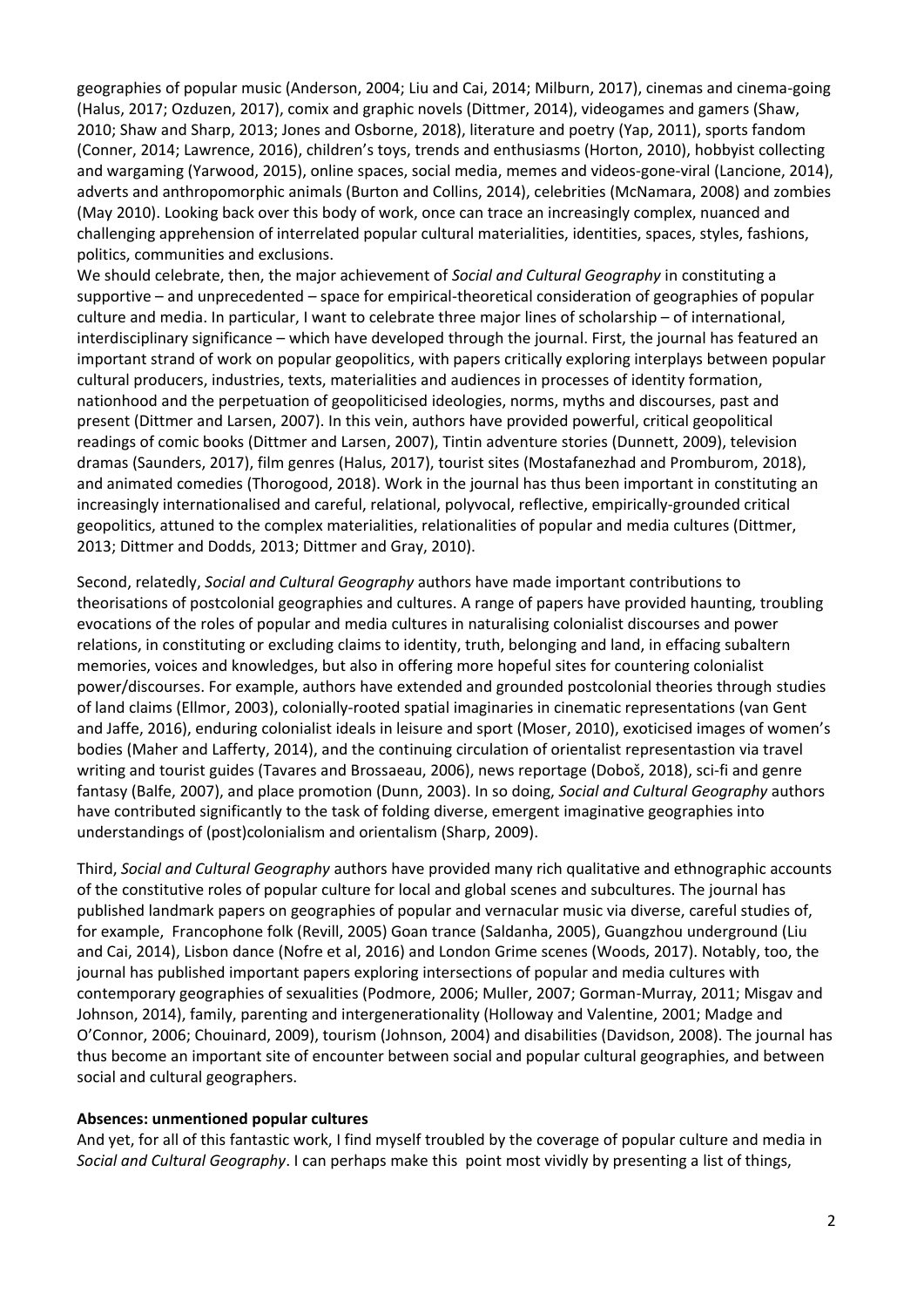people and phenomena which, at time of writing, have never been mentioned in *Social and Cultural*  Geography, or have been mentioned just once in an incidental remark (see figure 1<sup>1</sup>).

#### **Figure 1 Things never mentioned in** *Social and Cultural Geography***<sup>2</sup>**

*Aan*, Abba, Chinua Achebe, acid house, Carlos Acosta, Chimamanda Ngozi Adichie, Adidas, Muhammad Ali, Amar Chitra Katha, Manal al-Sharif, the Amen Break, American Girl, Maya Angelou, Anohni, Apple<sup>3</sup>, Louis Armstrong, Neil Armstrong, Atkins Diet, Jane Austen, Banksy, Barbie<sup>4</sup>, Jean-Michel Basquiat, Bauhaus, *The Beano*, Mary Beard, the Beckhams, Ben and Jerry's, Alan Bennett, Beyoncé, Bhangra, Asha Bhosle, SRK, Madhuri Dixit (or any iconic Bollywood performers and singers), Monsieur Bibendum, Justin Bieber, Bikini Kill, #blacklivesmatter, #BlackOut, Leigh Bowery, David Bowie, *The Brady Bunch*, Felix Bressart, *Brokeback Mountain*, the Brontë sisters, James Brown, bubblegum, buddyboowaggytails, Gordon Burn, CaELiKe, *Candy Crush Saga*, Nancy Cárdenas, Roberto Carlos (either one), Anthony Cartwright, *Casablanca*, *Cheers*, *Chibi Maruko-chan*, *Dr. Slump* (or any Japanese manga TV series), Chicago house, Agatha Christie, *Chunwan*, *Xinwen Lianbo* (or any China Central TV broadcast), *Marie Claire*, Hillary Clinton, *The Clock*, *Coco*, John Coltrane, Douglas Coupland, Brian Cox, Crass, Patrisse Cullors, *Cuna de Lobos*, *La Usurpadora* (or any Mexican telenovela), Miley Cyrus, Daft Punk, Roald Dahl, Dan TDM, Ryan Toy Review, PewDiePie (or any of the 100 most subscribed Youtube channels), Diary Milk, Angela Davis, Dawson's Creek, d-beat, *Death Note*, Ellen DeGeneres, Cruella de Vil, Detroit techno, Fyodor Dostoyevsky, Dracula, *Dragon Ball Z*, *Dr Who*, Marcel Duchamp, Dunkin' Donuts, ebay, edgelords, David Eggers, Barbara Ehrenreich, 88, TS Eliot, Missy 'Misdemeanour' Elliott, Emily the Strange, Tracey Emin, emojis, Epic Sax Guy, Eurovision, *everydayfeminism*, @EverydaySexism, *The Exorcist*, #fail, 'fake news', fan fiction, Father Christmas (and Rudolph the Red-Nosed Reindeer), *Feminist Frequency*, @fergusgeocat, Elena Ferrante, *Fifty Shades of Grey*, Fitbit, Ella Fitzgerald, Forensic Architecture, *Fortnite*, 4chan, 420, 555, 55555, FML, Fox News, Anne Frank, Frankenstein, Aretha Franklin, Joan Jett, Mia X, Krystal Wakem, Kara Walker, *Friends*, Frozen, Fuleco, Lady Gaga, Neil Gaiman, Alicia Garza, Poli Genova, Greta<sup>5</sup> Garbo, Marilyn Monroe, Marlene Dietrich, Joe DiMaggio, Marlon Brando, James Dean, Grace Kelly, Jean Harlow, Gene Kelly, Fred Astaire, Ginger Rogers, Rita Hayworth, Lauren Bacall, Katherine Hepburn, Lana Turner, Bette Davis, *Ghost World*, GI Joe, Gilbert and George, *The Girl with the Dragon Tattoo*, Godzilla, Pulgasari, Minilla (or any Kaiju), Goldie (either one), *Gone with the Wind*, *Good Night, Little Ones!*, *Masha and the Bear* (or any Russian children's television), *Goodnight Moon*, googling, Antony Gormley, Gossip, Hermione Granger, *Grease*, Germaine Greer, Grindr, grunge, Guerrilla Girls, *The Gummy Bear Song*, Andreas Gursky, Rob Halford, *Hamilton*, *The Handmaid's Tale*, Kathleen Hanna, Gretchen Phillips, Cibo Matto, Leslie Feinberg, Faith Ringgold, Mr. Lady, Laura Cottingham, Mab Segrest, The Butchies (man!), Keith Haring, PJ Harvey, Stephen Hawking, heavy metal, Hello Kitty, Ernest Hemingway, Audrey Hepburn, Damien Hirst, Alfred Hitchcock, Billie Holiday, Alan Hollinghurst, †HOLYPARISHOFDOOM†, Hoshimogga, Howlin' Wolf, *The Hunger Games*, Hsu Fu Chi, IMDB, Invader (or Space Invaders), Tony Iommi, IPL, Italo Disco, Italo House or Italo Horror, *It Happened One Night*, iTunes, jackin' house, Mahalia Jackson, Michael Jackson, Marsha P. Johnson, JAY-Z, J-Pop, K-Pop or C-Pop, Colin Kapernick, Anish Kapoor, the Kardashians, *Kasautii Zindagii Kay*, *Kyunki Saas Bhi Kabhi Bahu Thi* (or any Hindi serial), *Kitsutsuki to Ame*, Kermit the frog (or any Muppets), Stephen King, Kayleigh Kitson, Miss Kiyami, Chuck Klosterman, Kraftwerk, Krispy Kreme, Milan Kundera<sup>6</sup>, Fela Kuti, *Lady Bird*, Hedy Lamarr, LCD Soundsystem, Lower 48, the Association, Sun Ra, Gil Scott Heron!, Jeff 'The Dude' Lebowski, Bruce Lee, Spike Lee, Lego, Ursula le Guin, Andrea Levy, Little Richard, lip gloss, Andrew Lloyd Webber, lol, #lolcats, Audre Lorde, M&Ms, Macbeth, Madonna, *Mahabharat*, Bob Marley, Gabriel García Márquez, Ricky Martin, Haruki Marukami, Armistead Maupin, Val McDermid, Ronald McDonald, Steve McQueen (either one), mecha, Melt Banana, #metoo, *Midnight*, *Minecraft*, Minor Threat, MLB, *Moana*, Moomins, Alan Moore, Michael Moore, Motown, Micky Mouse, milkshake, *Ms.*, *My Beautiful Laundrette*, *Naruto*, Nazia and Zoheb, Willie Nelson, Nestlé milk formula, Netta, NFL, Nike, *Nikoli*, NWA, Michelle Obama, *Occidentali's Karma*, Chris Ofili, Georgia O'Keeffe, OMG, Joshua Oppenheimer, Joe Orton, Pac-Man, Orhan Pamuk, Panini, Emmeline Pankhurst, panto, Paralympics, Parle G, Martin Parr, John Peel, Pelé, Peppa Pig, Carl Perkins, Perviy Kanal, Pablo Picasso, Pillsbury Dough Boy, Harold Pinter, Pixar, Pokémon, *Pokémon Go*, Popbitch, the Pope, Mary Poppins, Powerpuff Girls, Prince, P-Square, Pravda, Elvis Presley, Public Enemy, Princess Peach, Philip Pullman, Punxsutawney Phil, Pussy Riot, Vladimir Putin<sup>7</sup> , QQ, quiz shows, the Ramones, Rana Plaza, RCLBeauty101, @realgrumpycat, reality television, Retroblasting, *Ringu*, *Riot Grrrl*, Sylvia Rivera, *Rock Around the Clock*, *Rocky*, Romanthony, Romeo and Juliet, the Royal Family, Joe Sacco, Saiyūki, *Sanjay's Super Team*, Arnold Schwarzenegger, Verka Seduchka, Maurice Sendak, *Sesame Street*, Dr. Seuss, the Sex Pistols, Cindy Sherman, Sia, *the Simpsons*, sitcoms, sjw, SmartBrownGirl, *Smash Hits*, Zadie Smith, Smokey Bear, Smoothiefreak, Snickers, Snopes, snowflakes, *The Snow Man* (or snowmen generally), Snow White, soap opera, soapies, Aleksandr Solzhenitsyn, Britney Spears, the Spice Girls, Spiderman, Mr. Spock, Stand-up comedy, Ziggy Stardust, *Star Wars*, Stax, #staywoke, Studio 54, Studio Ghibli, Donna Summer, SunnO))), Super Mario, IISuperwomanII, Taylor Swift, Sylvester, Donna Tartt, TCGs, Tetris, *Tieta*, *Roque Santeiro* (or any Brazilian telenovelas), Wolfgang Tillmans, Tinder, *To Kill a* 

 $1$  See also Horton (2018) for a similar, more specialised list of popular cultural icons which have been absent from recent geographical work with children and young people.

<sup>&</sup>lt;sup>2</sup> Searches were carried out in May 2018. Items included here have either: (i) never been mentioned anywhere in the journal; or (ii) only mentioned once or twice in a fleeting, incidental comment amid a discussion of something else. <sup>3</sup> Neither the tech or record company have been mentioned. However, there have been 18 mentions of actual or metaphoric apples.

<sup>&</sup>lt;sup>4</sup> I am not counting mentions in Horton (2010) which called for further research on iconic examples of children and young people's popular cultures.

<sup>&</sup>lt;sup>5</sup> For the avoidance of doubt, non-alphabetical runs of names in the list are intentional popular cultural references. Well done if you can identify any of these.

<sup>&</sup>lt;sup>6</sup> Ironically only mentioned in Kinsley's (2016) critique that geographers have tended to "aspire to an 'unbearable lightness' and not 'fifty shades' of cultural geography".

<sup>&</sup>lt;sup>7</sup> Last mentioned in 2004.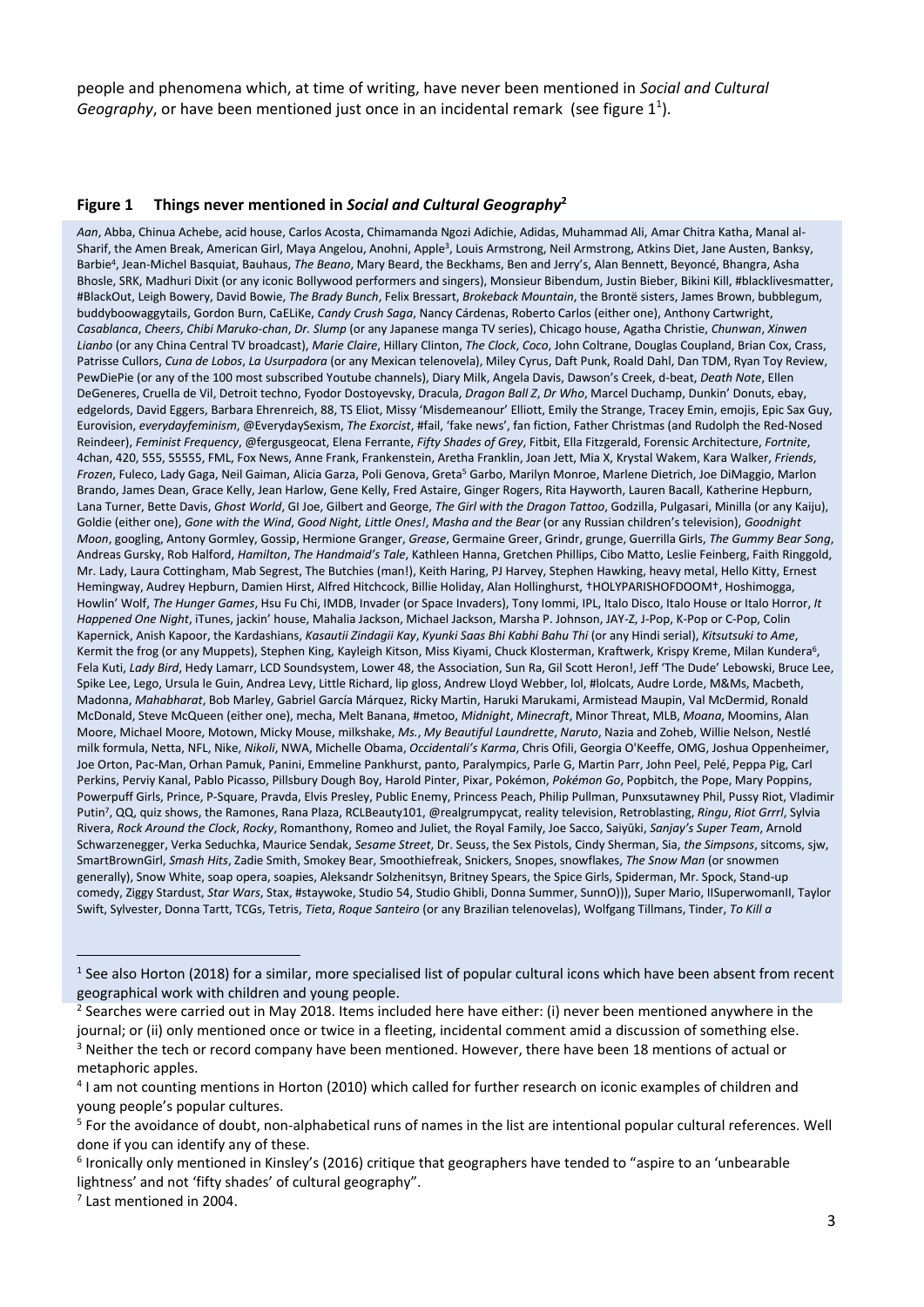Mockingbird, tokusatsu, Leo Tolstoy, Tony the Tiger, Topps, *Toy Story*, trolling, Trolls, Donald Trump<sup>8</sup>, @realDonaldTrump, Tropicália, Will Tura, Uplift, *Vardi Wala Gunda*, Velvet Underground, VGTRK, *Vogue*, Alice Walker, Wallace and Gromit, Gillian Wearing, Harvey Weinstein, Ai Weiwei, *West Wing*, Vivienne Westwood, *the Wheels on the Bus*, Wikipedia, Oscar Wilde, Serena Williams, Jacqueline Wilson, Oprah Winfrey, Winnie-the-Pooh, Jeanette Winterson, *The Wire*, *Wolf Warrior 2*, Wonder Woman, Wrestlemania, Conchita Wurst, Wu-Tang Clan, *The X Factor*, Fei Xiang, Gao Xingjian, XKCD, Cáo Xuěqín, YMO, Yuya, Zakumi, Malala Yousafzai, *Zarkkor!*, Zelda, Zumba, Zwarte Piet, zxcvbnm

The list in figure 1 is deliberately excessive (though, inevitably, geographically, culturally and historically situated). Yet it is only indicative and could also be extended endlessly and fractally by readers' engagements with the prefatory game. While *Social and Cultural Geography* has constituted a major body of work on geographies of popular culture and media, it is a body of work overwhelmingly characterised by perplexing high profile absences. It is puzzling to have a journal which, in many ways, foregrounds popular and media cultures yet has never mentioned so many important figures and things: *where are* Elvis, Trump, Gaga, Godzilla, Beyoncé, Bowie, Bollywood, Disney, telenovelas, and so much else?

Millions of people care about each of the things listed in figure 1. Many items listed are the most widelyrecognised, widely-consumed, critically-acclaimed or notorious examples of their kind. However, twenty years of scholarship in *Social and Cultural Geography* has said nothing about all this stuff. Barnett's (2015, unpaginated) quip that social and cultural geography has seemed to "be constituted as if…The Beatles, Elvis, or The Supremes never happened" has a ring of truth. To schematise and evidence this point further, consider that *Social and Cultural Geography* authors have discussed: none of the 20 all-time most viewed television series in either the UK and USA; only three<sup>9</sup> of the 100 all-time top grossing English language films<sup>10</sup> and 91 winners of Academy Award for Best Picture; none of the 50 all-time top-grossing movies in languages other than English; only one song and one artist<sup>11</sup> from the 272 songs which have been bought or downloaded more than 5 million times; only one of the 100 all-time most viewed Youtube videos<sup>12</sup>; none of the 50 most shared internet memes and none of the 100 most subscribed YouTube channels; and only three of the 50 all-time top grossing video games<sup>13</sup>.

One might critique these absences in a number of ways. They might suggest a disinclination to commit to scholarly engagements with *big*, public, popular or populist cultures. Of course, authors cannot be expected to cover every key trend or happening in popular and media culture, but *Social and Cultural Geography* does seem to have had a knack of missing all kinds of iconic, astonishing, thought-provoking, defining stuff in and of contemporary popular and media cultures. So many important popular cultural moments, which matter(ed) profoundly in the lives of millions of people, have passed without acknowledgment in the work of social and cultural geographers. Critics like Kinsley (2016) are inclined to see these absences as a matter of taste, particularly classed normative assumptions about what matters. Noting "a relative paucity of work in geography on 'low', 'mainstream', 'popular' or 'vernacular' cultural geography" (p.793), Kinsley argues that, through our work, geographers "are implicated in…normative judgements, and…we imply a form of taste concerning what is worthy of study by what we do not write about just as much as that which we do" (p.794). I agree, but would also argue that this argument is complicated by the aforementioned presence of rich empirical work in *Social and Cultural Geography* dealing with popular geopolitics, postcolonial cultures, and subcultural scenes. I would also note that the journal's coverage of more 'literary', 'artistic', 'esteemed' forms of 'high culture' is, if anything, even more limited. For example, to date, *Social and Cultural Geography*

 $\overline{a}$ 

<sup>&</sup>lt;sup>8</sup> Since this paper was drafted, he has been mentioned, briefly, in a few new papers. But still, I think the point stands that it is remarkable that he did not figure in the journal until late 2018.

<sup>9</sup> Since you ask, they are *Chicago* (Mathews, 2010), *Hurt Locker* (Aitken, 2012), and *Lord of the Rings* (Anderson, 2013 – perhaps tellingly in a Special Issue on 'marginalia in research'). A further 12 titles were fleetingly, and sometimes incongruously, mentioned in the context of something else.

 $10$  Both adjusted for, and unadjusted for, inflation. Yes, I spent far too long doing this.

<sup>11</sup> Psy's *Gangnam Style* (Wilkinson, 2017) and the Beatles (Boland, 2008; Milburn, 2017), respectively.

<sup>12</sup> Wilkinson (2017) on Psy's *Gangnam Style*, again.

<sup>13</sup> *Call of Duty: Modern Warfare 2* (Shaw, 2010), *Call of Duty: Modern Warfare 3* (Shaw and Sharp, 2013) and *Grand Theft Auto* (Thorogood, 2018) (perhaps suggesting a tendency to focus on lurid, violent, sensationalised forms of gaming? I am not an expert though. Please don't quote me on this.)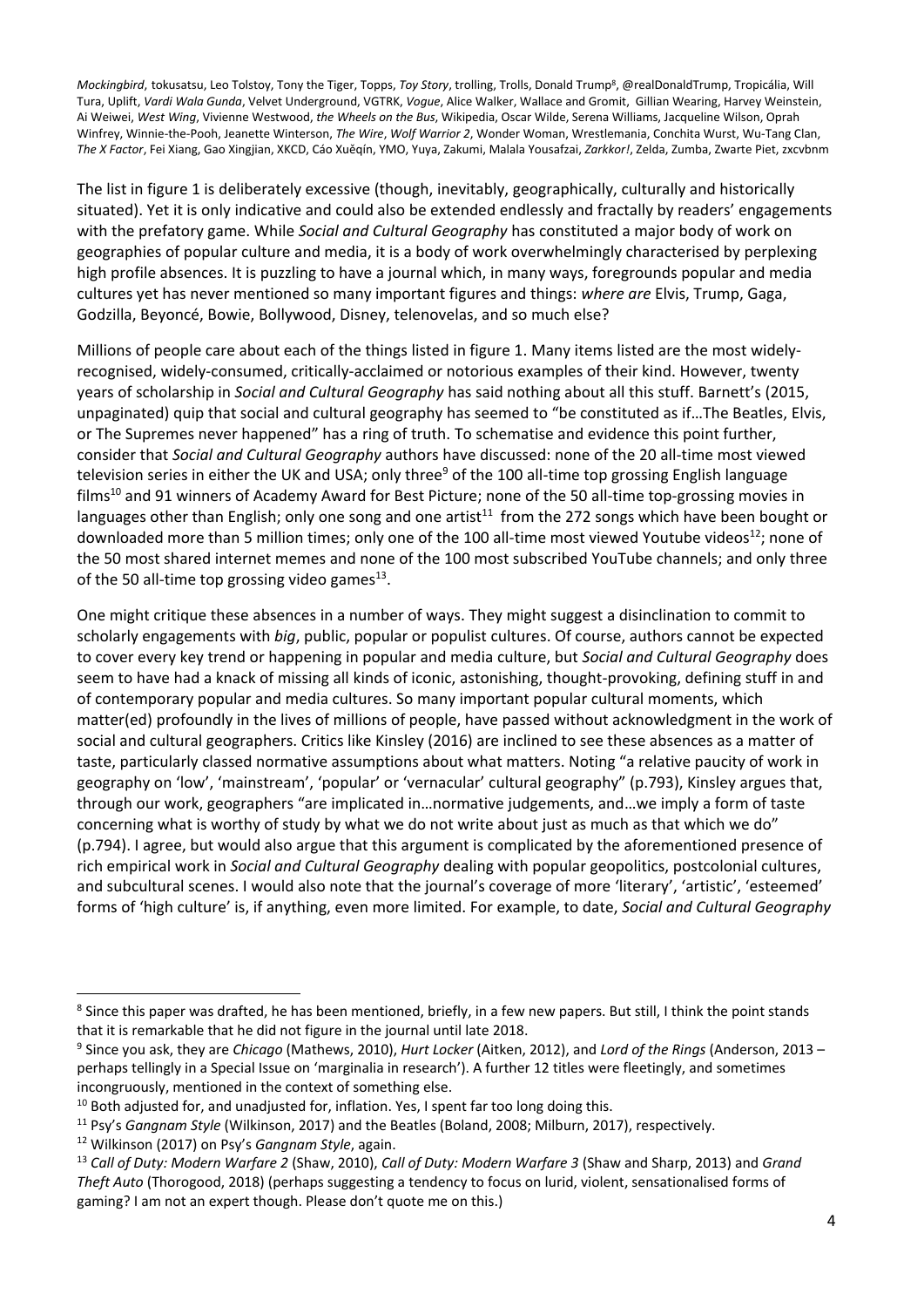authors have discussed: only seven of the 48 winners of the Booker Prize for Fiction<sup>14</sup>; only seven of the 114 winners of the Nobel Prize for Literature<sup>15</sup>; just one of the 34 winners of the Turner Prize 'for outstanding work in the visual arts<sup>16</sup>; and none of the winners of the International Booker Prize for 'quality fiction in translation', or the Women's Prize for Fiction for 'excellence, originality and accessibility in writing by women throughout the world'. Just one of the 38 winners of the PEN/Faulkner Award for fiction, and five of the 91 novelists awarded the Pulitzer Prize, have been (very briefly) cited in the journal. Nevertheless, geographers must take care not to perpetuate normative classed assumptions about popular and media culture discussed (or not) in their work.

The absences noted in figure 1 also imply a systematically limited engagement with non-Anglophone popular and media cultures, particularly those lived and loved outside the UK and North America. It is easy to identify all manner of major, iconic, defining non-Anglophone popular and media cultures which are unacknowledged in *Social and Cultural Geography*. This is perhaps unsurprising given the language and institutional backgrounds of most of the journal's authors to date, but should challenge us – and the journal – to be more internationalist in outlook. How might we foster more writing, thinking and research about popular and media cultures elsewhere? Also troubling is a further set of absences suggested by figure 1: is there a sense that the journal's coverage of popular and media cultures has tended to marginalise popular cultural figures and events which have been specifically important, transformative and emancipatory for many women, LGBTQ+ communities and African-American audiences? Again, geographers should take care not to unwittingly reproduce an exclusionary (male, white British/American, Anglophone, heteronormative, ableist) canon of popular culture and media through their work. Moreover, the absences in figure 1 might imply the peculiar, marginalised, 'passé' status of representations, meanings, texts and audiences within social and cultural geography over the last two decades. Is there a sense that, a broadly nonrepresentational theoretical and methodological turn away from 'new cultural geographies' has effectively marginalised the formative theoretical influences, research methods and objects of enquiry which classically constituted 'new cultural geographies'? Or, why has recent scholarship in *Social and Cultural Geography* seemed disinclined to engage with music, film, television, subcultures, performance, celebrity and material cultures in the ways anticipated at the journal's outset?

### **Geographies of popular culture and media could be less coy, time-lagged and uneven**

The development of this provocation leads me to three conclusions. First, geographical engagements with popular culture and media could be less *coy*. Reflecting on two decades of scholarship in Social and Cultural Geography I am struck by the way in which most authors have avoided direct engagement with popular and media cultures unless that encounter is legitimised via discussion of something else. Typically, then, popular and media cultures have only been studied through the prism of some other, 'big', 'proper' legitimising set of questions (geopolitics, postcolonialism, urban social geographies). Otherwise, popular cultures are barely acknowledged, except via fleeting, glancing, incidental mentions in the context of something else. I this coyness profoundly limits geographers' ability to comment on, engage with, or intervene in contemporary cultures and cultural politics.

Second, geographical work on popular and media cultures could be much less *time-lagged*. I find that scholarship in *Social and Cultural Geography* has tended to lag years – decades, even – behind developments in contemporary popular and media cultures. Typically, it seems to take at least 10-20 years for popular cultural phenomena to be written about in *Social and Cultural Geography*. This time lag is perhaps most marked in the journal's coverage of the constitutive roles of social media and new technologies in contemporary popular cultures. As Rose (2016) argues, work by social and cultural geographers has barely kept pace with the proliferation of new, dynamic, multiplatform digital popular cultures and social media.

 $\overline{\phantom{a}}$ 

<sup>&</sup>lt;sup>14</sup> V.S. Naipaul, William Golding, Salman Rushdie, Roddy Doyle, Arundhati Roy, J.M. Coetzee and Margaret Atwood. Notably, these authors were cited 10-40 years after publication of their Booker-winning novel. Also, no winner since 2000 has ever been mentioned in the journal.

<sup>&</sup>lt;sup>15</sup> Henri Bergson, William Golding, Derek Walcott, Seamus Heaney, J.M.Coetzee, Doris Lessing and Bob Dylan. A further 12 Nobel Laureates have been fleetingly and incidentally cited elsewhere.

<sup>&</sup>lt;sup>16</sup> The landscape artist Richard Long (Morris and Cant, 2006; Ramsden, 2017). Three others (Rachel Whiteread, Gillian Wearing, Grayson Perry) were very briefly and incidentally mentioned in other papers.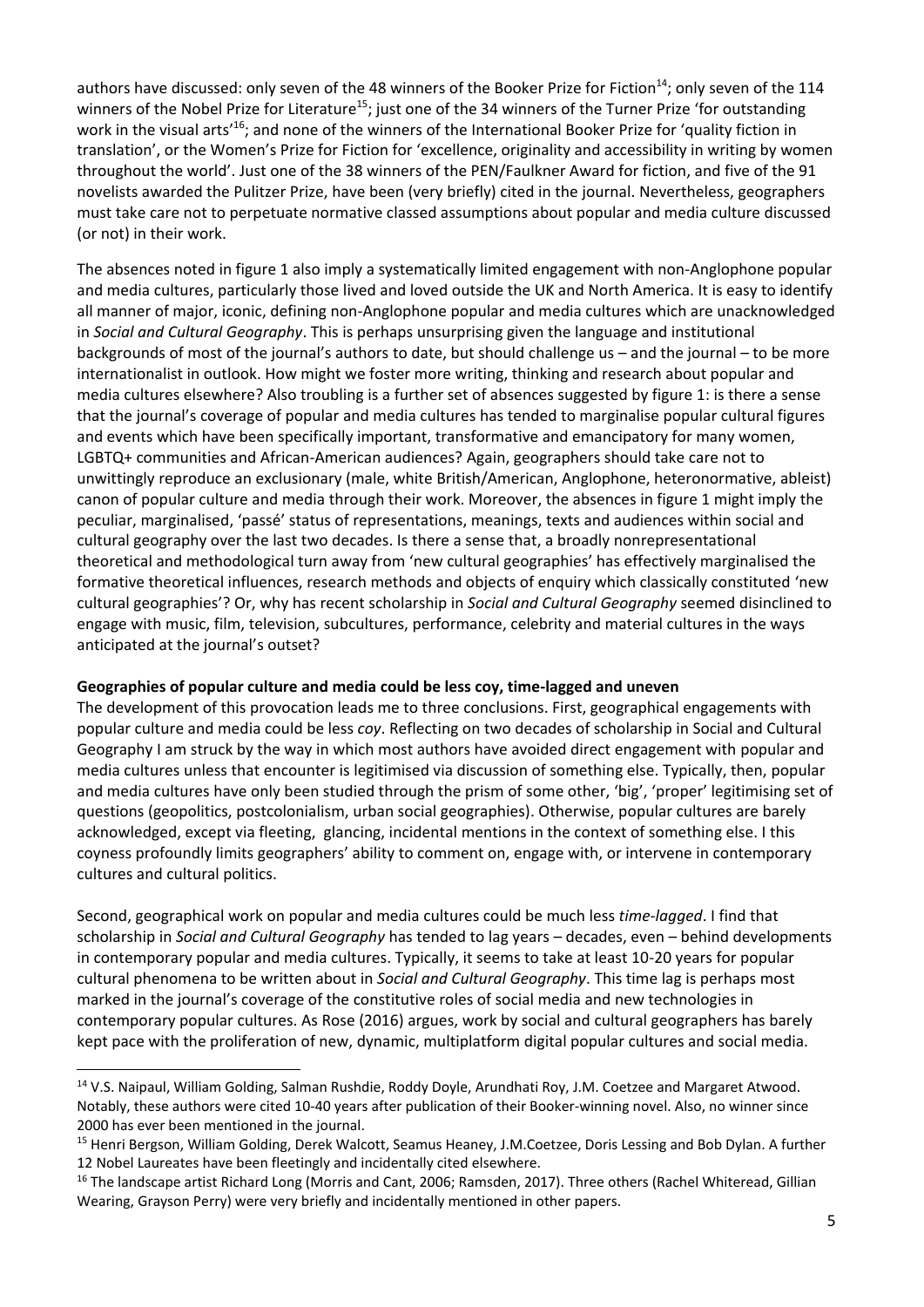While Facebook, Twitter and Instagram are increasingly covered in Social and Cultural Geography, and there have been notable recent attempts to include discussions of screens and smartphones in research on diverse topics, coverage of a vast range of international and emergent social media and technologies has been minimal to date<sup>17</sup>.

Third, above all, I find the coverage of popular and media cultures in *Social and Cultural Geography* peculiarly *uneven*. By this, I mean the journal has afforded rich, leading work on some aspects of popular geopolitics, postcolonial cultures and urban subcultures – and definitive substantive pieces on, for example, Captain Canuck, zombies, femmes fatale in Czech cinema, and playful more-than-human actants in Tokyo – yet there are so many striking absences elsewhere. Pockets of leading work on specific aspects of popular and media cultures are juxtaposed with work in which, overwhelmingly, people's popular cultural lives and loves go entirely unregistered. When reading new research published in *Social and Cultural Geography*, one can never quite predict which popular and media cultures will be conspicuously present and which will be conspicuously absent. So I call for a social and cultural geographers to develop a wider repertoire of practices and habits to bring their scholarship, more consistently, into closer conversation with popular and media cultures from *Aan* to zxcvbnm and everything inbetween.

#### **References**

 $\overline{\phantom{a}}$ 

Anderson, Ben (2004) Recorded music and practices of remembering, Social and Cultural Geography 5: 1

- Azaryahu, Moaz (2006) The beach at the end of the world: Eilat in Israeli popular culture, Social and Cultural Geography 6: 1
- Balfe, Myles (2004) Incredible geographies? Orientalism and Genre Fantasy, Social and Cultural Geography 5:1
- Burton, Lauren and Collins, Francis (2014) Mediated animal geographies: symbolism, manipulation and the imaginary in advertising, Social and Cultural Geography 16:3
- Caprotti, Federico and Kaïka, Maria (2008) Producing the ideal fascist landscape: nature, materiality and the cinematic representation of land reclamation in the Pontine Marshes, Social and Cultural Geography 9: 6
- Chouinard, Vera (2009) Placing the 'mad woman': troubling cultural representations of being a woman with mental illness in Girl Interrupted. Social and Cultural Geography 10:7 791-804
- Conner, Neil (2014) Global cultural flows and the routes of identity: the imagined worlds of Celtic FC, Social and Cultural Geography 15:5
- Davidson, Joyce (2008) Autistic culture online: virtual communication and cultural expression on the spectrum. Social and Cultural Geography, 9: 7
- Dittmer, Jason (2014) Narrating urban assemblages—Chris Ware and Building Stories, Social and Cultural Geography 15: 5
- Dittmer, Jason and Larsen, Soren (2007) Captain Canuck, audience response, and the project of Canadian nationalism, Social and Cultural Geography 8: 5
- Dittmer, Jason (2013a). Geopolitical assemblages and complexity. Progress in Human Geography, 38(3), 1–17.
- Dittmer, Jason and Dodds, Klaus (2013). The geopolitical audience: Watching quantum of solace (2008) in London. Popular Communication, 11, 76–91.
- Dittmer, Jason and Gray, Nicholas (2010). Popular geopolitics 2.0: Towards new methodologies of the everyday. Geography Compass, 4, 1664–1677
- Doboš, Pavel (2018) Imaginative geographies of distant suffering: two cases of the Syrian Civil War on television, Social and Cultural Geography 19: 6
- Dowling, Robyn (2005) Social and cultural geographies of Australia, Social & Cultural Geography, 6:5, 767-77

 $17$  For example, social media platforms such as a WhatsApp, Reddit and Sina Weibo have only been mentioned fleetingly once; Snapchat and Pinterest have only been mentioned in Rose's (2016) call for more research on digital cultures; QQ, WeChat, VKontakte, Taringa, Linkedin and many others have never been mentioned. Technologies for delivering media content such as iTunes, Netflix and Spotify have thus far only been briefly mentioned, once each. All manner of apps, games and memes have never been mentioned in the journal. As a case in point, I still direct undergraduate students to Holloway and Valentine's (2001) paper on family ICT usage as a key resource for understanding geographies of digital and online media. Latterly, it has become clear that students find the language, technologies, assumptions, norms and practices articulated in the paper to be entirely alien, olde worlde and bizarre.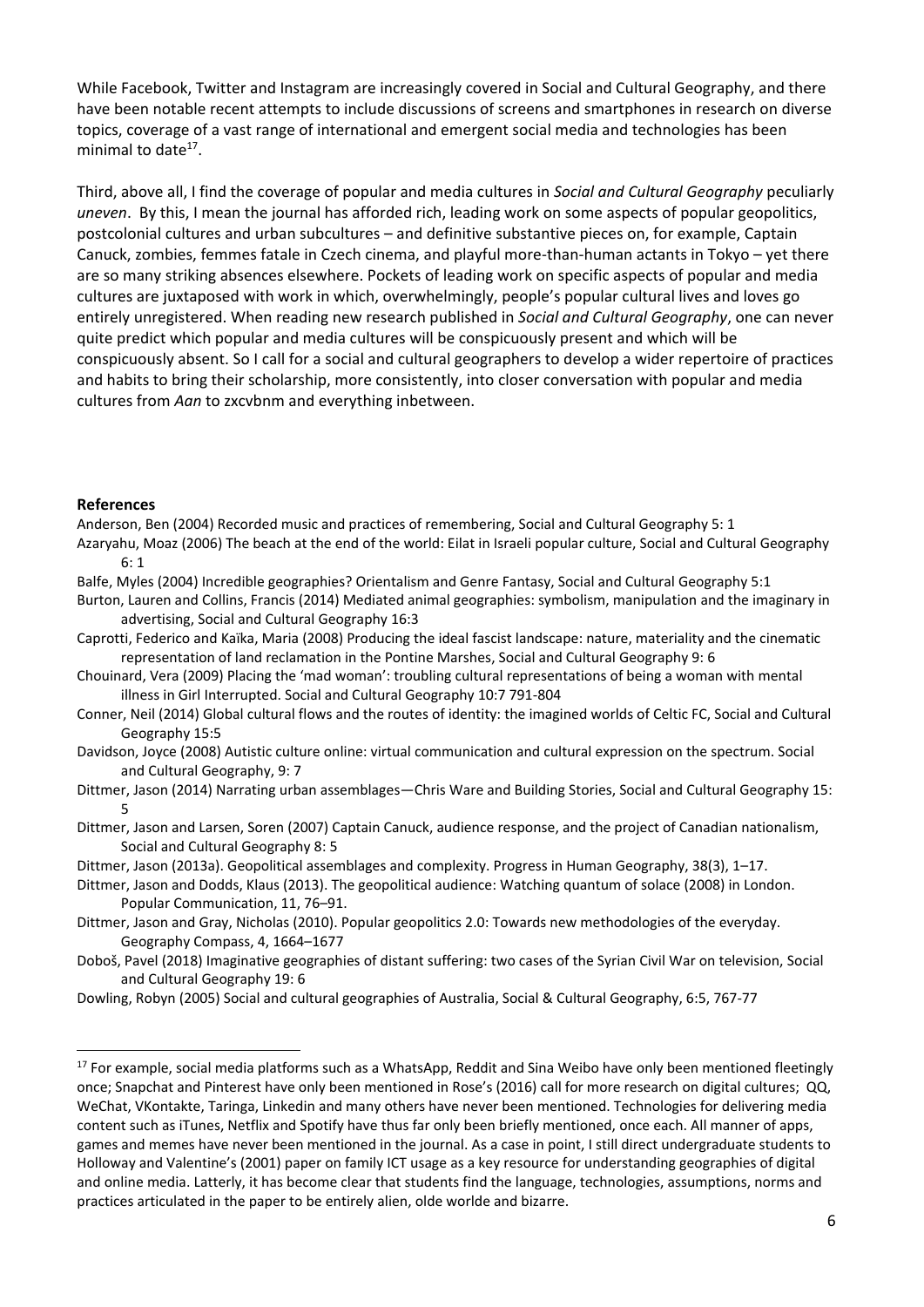- Dunn, Kevin (2003) Using cultural geography to engage contested constructions of ethnicity and citizenship in Sydney, Social & Cultural Geography, 4:2, 153-165
- Dunnett, Oliver (2009) Identity and geopolitics in Hergé's *Adventures of Tintin*, Social and Cultural Geography 10: 5
- Ellemor, Heidi (2003) White skin, black heart? 1 The politics of belonging and Native Title in Australia, Social & Cultural Geography 4:2
- Gleeson, Brendon, Katz, Cindi, Johnson, Nuala, Kitchin, Rob, Peake, Linda, Sibley, David and Valentine, Gill (2000) Editorial, Social and Cultural Geography 1(1), pp.5-7.
- Gorman-Murray, Andrew (2011) 'This is disco-wonderland!' Gender, sexuality and the limits of gay domesticity on The Block, Social and Cultural Geography 12: 5
- Halfacree, Keith (2009) 'Glow worms show the path we have to tread': the counterurbanisation of Vashti Bunyan, Social and Cultural Geography 10: 7
- Halus, Matus (2017, online early) Love your neighbor: Nazi soldiers and Femmes Fatales in Czech cinema, Social and Cultural Geography
- Hammett, Daniel (2009) Local beats to global rhythms: coloured student identity and negotiations of global cultural imports in Cape Town, South Africa, Social and Cultural Geography 10: 4
- Holloway, Sarah and Valentine, Gill (2001) 'It's only as stupid as you are': Children's and adults' negotiation of ICT competence at home and at school, Social and Cultural Geography 2:1
- Horton, John (2010) 'The best thing ever': how children's popular culture matters, Social and Cultural Geography 11: 4 Jackson, Peter (2000) Rematerializing social and cultural geography, Social and Cultural Geography 1:1
- Johnson, Nuala (2004) Fictional journeys: paper landscapes, tourist trails and Dublin's literary texts, Social and Cultural Geography 5:1
- Jones, Keith (2010) Music in factories: a twentieth-century technique for control of the productive self, Social and Cultural Geography 6:5
- Jones, Phil and Osborne, Tess (2018, online early) Analysing virtual landscapes using postmemory, Social and Cultural Geography
- Kinsley, Sam (2016) Vulgar geographies? Popular cultural geographies and technology, Social and Cultural Geography 17: 6
- Lancione, Michele (2014) The spectacle of the poor. Or: 'Wow!! Awesome. Nice to know that people care!' , Social and Cultural Geography 15:7 [memes/Facebook video going viral]
- Lawrence, Stefan (2016) 'We are the boys from the Black Country'! (Re)Imagining local, regional and spectator identities through fandom at Walsall Football Club, Social and Cultural Geography 17: 2
- Liu, Chen and Cai, Xiaomei (2014) Performing Guangzhou and Guangzhou Ren: analysing popular music in Guangzhou, Social and Cultural Geography 15:7
- Longhurst, Robyn (2016) Mothering, digital media and emotional geographies in Hamilton, Aotearoa New Zealand, Social and Cultural Geography 16:1
- Madge, Clare and O'Connor, Henrietta (2006) Parenting gone wired: empowerment of new mothers on the internet? Social and Cultural Geography 7:2
- Maher, Kristen and Lafferty, Megan (2014) White migrant masculinities in Thailand and the paradoxes of Western privilege, Social and Cultural Geography 15:4, 427-448

Mathews, Vanessa (2010) Set appeal: film space and urban redevelopment, Social and Cultural Geography 11:2 May, Jeff (2010) Zombie geographies and the undead city, Social and Cultural Geography 11:3

- McNamara, Kim (2008) Publicising private lives: celebrities, image control and the reconfiguration of public space, Social and Cultural Geography 10:1
- Mee, Kathleen and Dowling, Robyn (2003) Reading *Idiot Box*: Film reviews intertwining the social and cultural, Social and Cultural Geography 4:2
- Milburn, Kevin (2017, online early) Rethinking music geography through the mainstream: a geographical analysis of Frank Sinatra, music and travel, Social and Cultural Geography
- Mostafanezhad, Marya and Promburom, Tanya (2018) 'Lost in Thailand': the popular geopolitics of film-induced tourism in northern Thailand, Social and Cultural Geography 19:1
- Moser, Sarah (2010) Creating citizens through play: the role of leisure in Indonesian nation-building, Social and Cultural Geography 19:1, 53-73
- Muller, Tiffany (2007) 'Lesbian community' in Women's National Basketball Association (WNBA) spaces, Social and Cultural Geography 8:1
- Ozduzen, Ozge (2017, online early) Cinema-going during the Gezi protests: claiming the right to the Emek movie theatre and Gezi Park, Social and Cultural Geography
- Pottie-Sherman, Yolande and Wilkes, Rima (2016) Visual media and the construction of the benign Canadian border on National Geographic's *Border Security*, Social and Cultural Geography 17:1
- Revill, George (2005) Vernacular culture and the place of folk music, Social and Cultural Geography 6:5